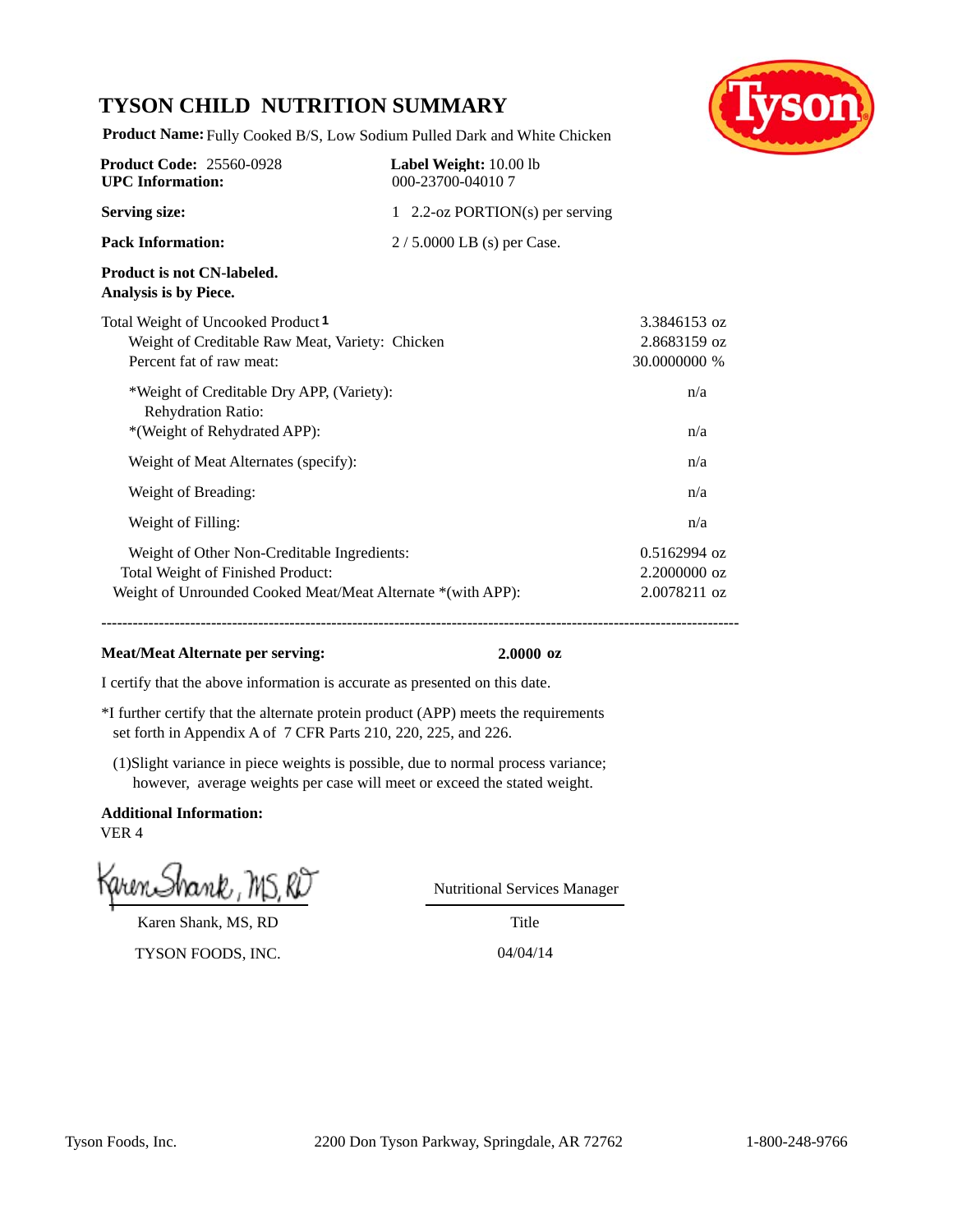| Product:                            | 25560               | <b>Brand: 0928</b>                                                                                                                                 |                             | Formula ID: 25560928G000 |
|-------------------------------------|---------------------|----------------------------------------------------------------------------------------------------------------------------------------------------|-----------------------------|--------------------------|
|                                     |                     | <b>Nutrition Facts</b>                                                                                                                             |                             |                          |
| Serving Size: $2.2$ OZ $(62g)$      |                     | Servings Per Container: About 73                                                                                                                   |                             |                          |
| <b>Amount Per Serving</b>           |                     |                                                                                                                                                    |                             |                          |
| Calories 100                        |                     |                                                                                                                                                    | <b>Calories from Fat</b> 35 |                          |
|                                     |                     |                                                                                                                                                    |                             | % Daily Values *         |
| <b>Total Fat</b>                    | 4g                  |                                                                                                                                                    |                             | 6%                       |
|                                     | Saturated Fat 1 g   |                                                                                                                                                    |                             | 5%                       |
| Trans Fat                           | 0g                  |                                                                                                                                                    |                             |                          |
|                                     | Polyunsaturated Fat | 1 <sub>g</sub>                                                                                                                                     |                             |                          |
|                                     | Monounsaturated Fat | 1.5 g                                                                                                                                              |                             |                          |
| Cholesterol 45 mg                   |                     |                                                                                                                                                    |                             | $15\%$                   |
| Sodium 85 mg                        |                     |                                                                                                                                                    |                             | $4\%$                    |
| Total Carbohydrate 1 g              |                     |                                                                                                                                                    |                             | $0\%$                    |
|                                     | Dietary Fiber 0 g   |                                                                                                                                                    |                             | $0\%$                    |
| <b>Sugars</b>                       | 0<br>g              |                                                                                                                                                    |                             |                          |
| Protein                             | 14 g                |                                                                                                                                                    |                             | 28%                      |
| Vitamin A                           | $0\%$               |                                                                                                                                                    | Vitamin <sub>C</sub>        | $0\%$                    |
| Calcium                             | $0\%$               |                                                                                                                                                    | Iron                        | $4\%$                    |
|                                     |                     | * Percent Daily Values are based on a 2,000 calorie diet. Your<br>daily values may be higher or lower depending on your calorie needs.<br>Calories | 2,000                       | 2,500                    |
| <b>Total Fat</b>                    |                     | Less than                                                                                                                                          | 65g                         | 80 <sub>g</sub>          |
| Sat Fat                             |                     | Less than                                                                                                                                          | 20g                         | 25g                      |
| Cholesterol                         |                     | Less than                                                                                                                                          | 300mg                       | 300mg                    |
| Sodium<br><b>Total Carbohydrate</b> |                     | Less than                                                                                                                                          | $2,400$ mg<br>300g          | 2,400mg<br>375g          |
| Dietary Fiber                       |                     |                                                                                                                                                    | 25g                         | 30 <sub>g</sub>          |
| Protein                             |                     |                                                                                                                                                    | 50 <sub>g</sub>             | 63g                      |
| Calories per gram:                  |                     |                                                                                                                                                    |                             |                          |
| Fat 9                               |                     | Carbohydrate 4                                                                                                                                     |                             | Protein 4                |



**Amount Persons** Status is: WORKING **Calories From Fath 35 As Of:** 05/21/2014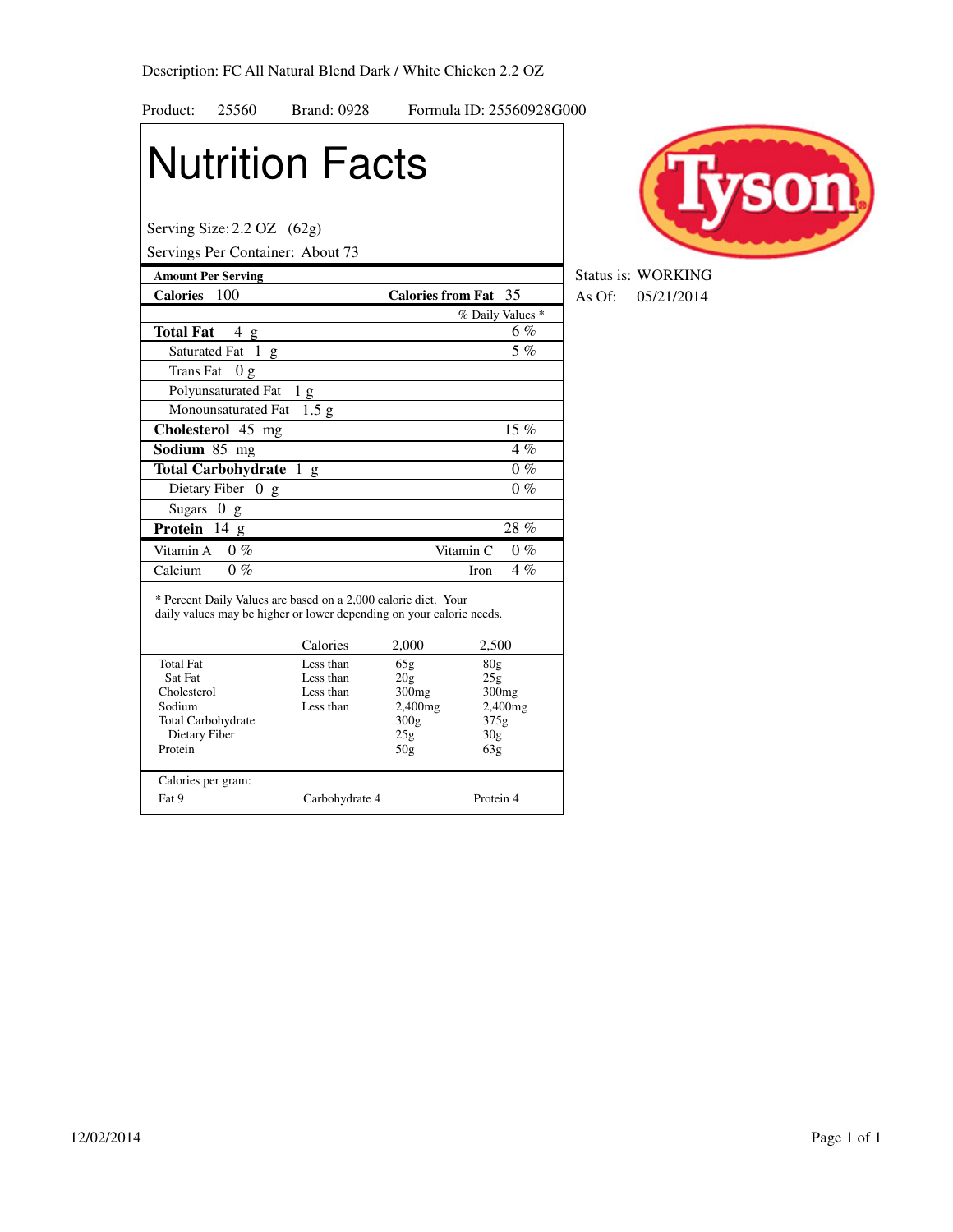# **Product Information**





# **QAIQ**

#### **Nutrition Facts**

Serving Size: 3 oz. (84g) Servings Per Container: About 53

| Amount Per Serving<br>Calories 130                                                                                                        | Calories from Fat 50      |
|-------------------------------------------------------------------------------------------------------------------------------------------|---------------------------|
|                                                                                                                                           | % Daily Value*            |
| Total Fat 5q                                                                                                                              | 8%                        |
| Saturated Fat 1.5g<br>Trans Fat Og<br>Polyunsaturated Fat 1g<br>Monounsaturated Fat 2g                                                    | 8%                        |
| Cholesterol 60mg                                                                                                                          | 20%                       |
| Sodium 115mg                                                                                                                              | 5%                        |
| Total Carbohydrate 1q                                                                                                                     | 0%                        |
| Dietary Fiber Og<br>Sugars Og                                                                                                             | 0%                        |
| Protein 20g                                                                                                                               | 40%                       |
| Vitamin A 0%<br>Calcium 0%                                                                                                                | Vitamin C 0%<br>Iron $4%$ |
| * Percent daily values are based on a 2,000 calorie<br>diet. Your daily values may be higher or lower<br>depending on your calorie needs. |                           |

#### **CN Label:** No

To obtain a signed copy of the CN statement for this item, please contact the Tyson Food Service Concierge via [e-mail](mailto:fscomments@tyson.com) or call 1-800- 248-9766.

# Tyson

### **FC 100% All Natural\*, Low Sodium Pulled Reverse Blend 65/35 Dark/White Meat**

#### Product Code: 25560-928

UPC Code: 00023700040107

- 100% All Natural\*, low sodium product with no allergens
- Consistent product with great texture, moisture and holding all at a better price
- Recipe-ready pulled product is fully cooked and replicates an authentic, hand-pulled appearance Versatile use across the menu in a variety of on-trend applications — pasta, soup, chicken salad,
- entrée salads, burritos, enchiladas

### **PREPARATION**

Not Currently Available

### **PIECE COUNT**

2/5.0000 LB (s) per Case

#### **MASTER CASE**

| Gross Weight | 10.6428 B | Width:  | 9.1875 IN |
|--------------|-----------|---------|-----------|
| Net Weight   | 10 LB     | Length: | 11.75 IN  |
| Cube:        | 0.609 FT  | Height: | 9.75 IN   |

### **PALLET CONFIGURATION**



#### **INGREDIENTS**

Boneless, skinless dark and white chicken, water, rice starch, vinegar, seasoning (maltodextrin, yeast extract, chicken stock, salt and flavors).

CONTAINS NO ALLERGENS

#### **STORAGE**

| Shelf Life:     | $365$ days |
|-----------------|------------|
| Storage Temp:   | $O$ F      |
| Storage Method: | Ernzen     |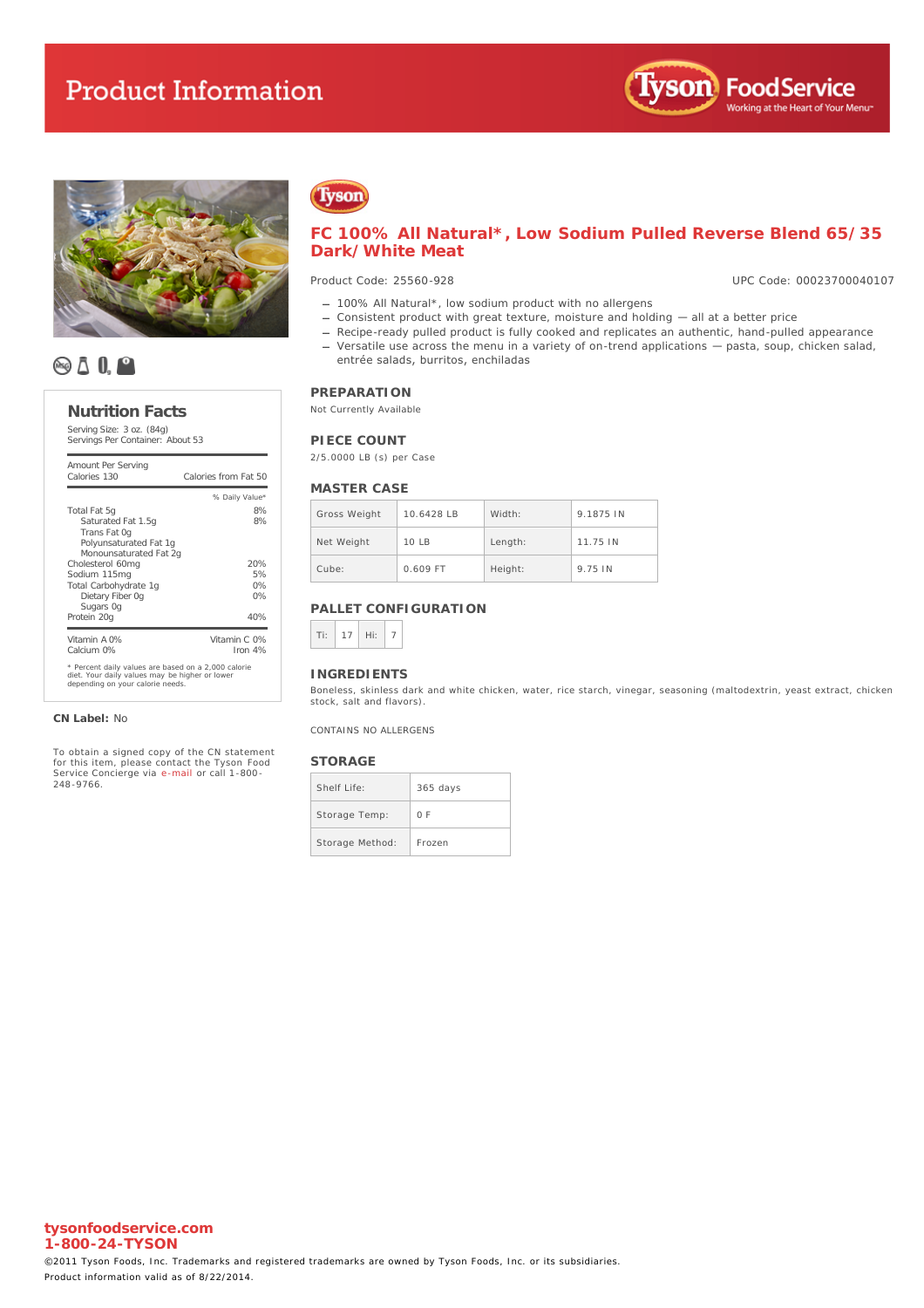# Distortion: 96.88% horizontal 100 tooth - 2 across & 1 around 4 x 12.375 - Die Cut

**Colors: Black, Power Red, 136 yellow** 

000 23700 04010 7

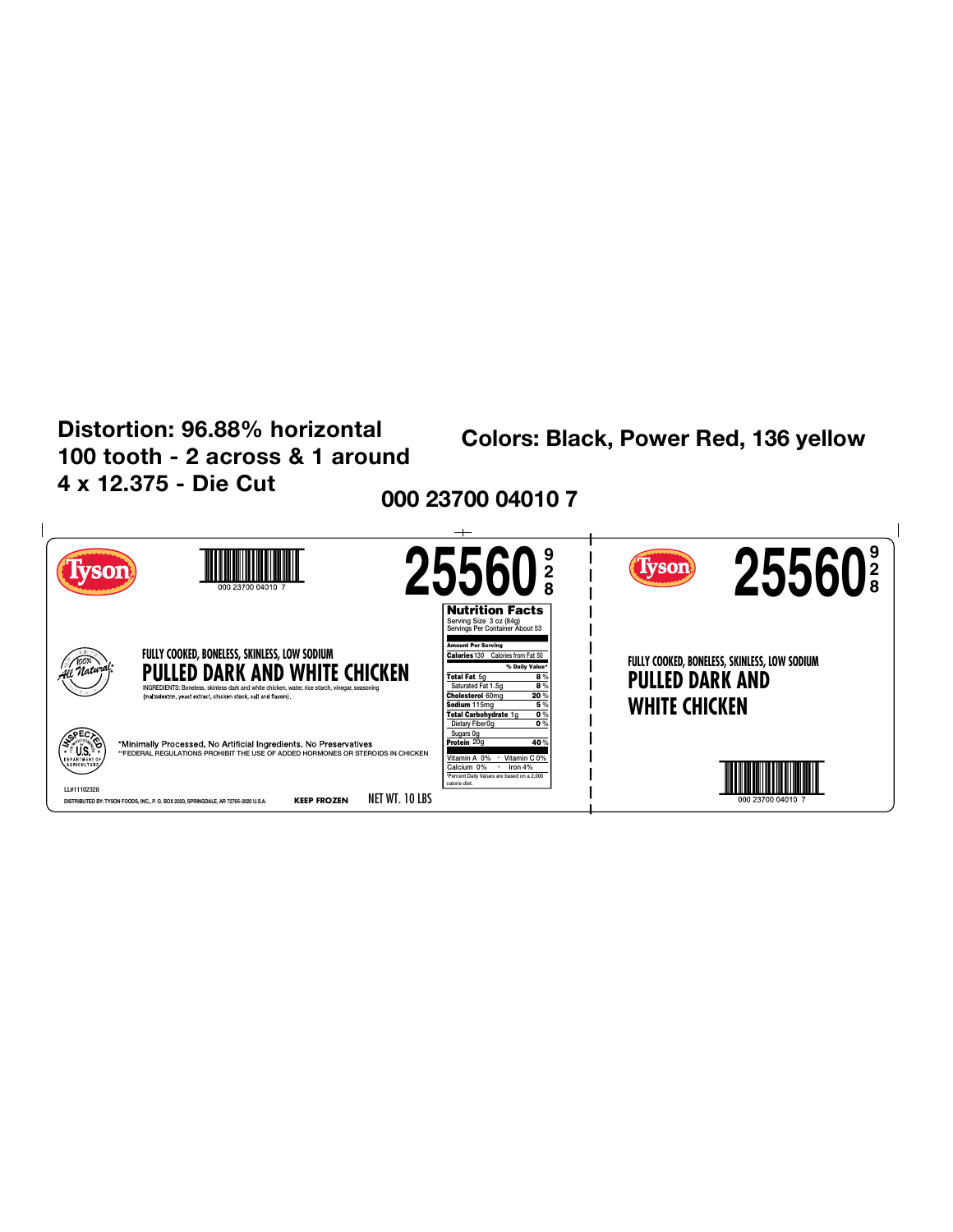

## Sample Product Formulation Statement (Product Analysis) for Meat/Meat Alternate (M/MA) **Products**

Child Nutrition Program operators should include a copy of the label from the purchased product carton in addition to the following information on letterhead signed by an official company representative.

|                                                                                      | Product Name: FC Pulled White Day & Chicken Code No.: 25560-928    |
|--------------------------------------------------------------------------------------|--------------------------------------------------------------------|
|                                                                                      | Manufacturer: 1450n Foods, Inc Case/Pack/Count/Portion/Size: 10#MC |
| I. Meat/Meat Alternate<br>$D0$ $\sim$ $E1$ $\sim$ $\sim$ $\sim$ $\sim$ $\sim$ $\sim$ | $1$ Partion = 2,2023                                               |

Please fill out the chart below to determine the creditable amount of Meat/Meat Alternate

| <b>Description of Creditable</b><br><b>Ingredients</b> per<br>Food Buying Guide (FBG) | <b>Ounces per Raw</b><br><b>Portion of Creditable</b><br>Ingredient | <b>Excellent of Intege</b> Integer Public Hale<br><b>Multiply</b> | <b>FBG Yield/</b><br><b>Servings</b><br>Per Unit | Creditable<br>Amount* |
|---------------------------------------------------------------------------------------|---------------------------------------------------------------------|-------------------------------------------------------------------|--------------------------------------------------|-----------------------|
| Bondess Chycken w/skin in hat prop                                                    | 28683<br>59                                                         |                                                                   |                                                  | 2.007821              |
|                                                                                       |                                                                     |                                                                   |                                                  |                       |
|                                                                                       |                                                                     |                                                                   |                                                  |                       |
| A. Total Creditable M/MA Amount1                                                      |                                                                     |                                                                   |                                                  |                       |

\*Creditable Amount - Multiply ounces per raw portion of creditable ingredient by the FBG Yield Information.

### II. Alternate Protein Product (APP)

If the product contains APP, please fill out the chart below to determine the creditable amount of APP. If APP is used, you must provide documentation as described in Attachment A for each APP used.

| Description of APP,<br>manufacture's name,<br>and code number                  | <b>Ounces</b><br>Dry APP<br>Per Portion | <b>Multiply</b> | $%$ of<br>Protein<br>$As-Is*$ | Divide by<br>$18**$ | Creditable<br>Amount<br>APP*** |
|--------------------------------------------------------------------------------|-----------------------------------------|-----------------|-------------------------------|---------------------|--------------------------------|
|                                                                                |                                         |                 |                               | $\div$ by 18        |                                |
|                                                                                |                                         |                 |                               | $\div$ by 18        |                                |
|                                                                                |                                         |                 |                               | $\div$ by 18        |                                |
| <b>B.</b> Total Creditable APP Amount <sup>1</sup>                             |                                         |                 |                               |                     |                                |
| C. TOTAL CREDITABLE AMOUNT (A + B rounded down to<br>nearest $\frac{1}{4}$ oz) |                                         |                 |                               |                     |                                |

\*Percent of Protein As-Is is provided on the attached APP documentation.

\*\*18 is the percent of protein when fully hydrated.

\*\*\* Creditable amount of APP equals ounces of Dry APP multiplied by the percent of protein as-is divided by 18. Total Creditable Amount must be rounded down to the nearest 0.25oz (1.49 would round down to 1.25 oz meat equivalent). Do not round up. If you are crediting M/MA and APP, you do not need to round down in box A (Total Creditable M/MA Amount) until after you have added the Total Creditable APP Amount from box B to box C.

Total weight (per portion) of product as purchased

 $2.20095$ 

 $2.0000$ 

Total creditable amount of product (per portion)

(Reminder: Total creditable amount cannot count for more than the total weight of product.)

I certify that the above information is true and correct and that a  $\angle 20$  ounce serving of the above product (ready for serving) contains 200 ounces of equivalent meat/meat alternate when prepared according to directions.

I further certify that any APP used in the product conforms to the Food and Nutrition Service Regulations (7 CFR Parts 210, 220, 225, 226, Appendix A) as demonstrated by the attached supplier documentation.

Date